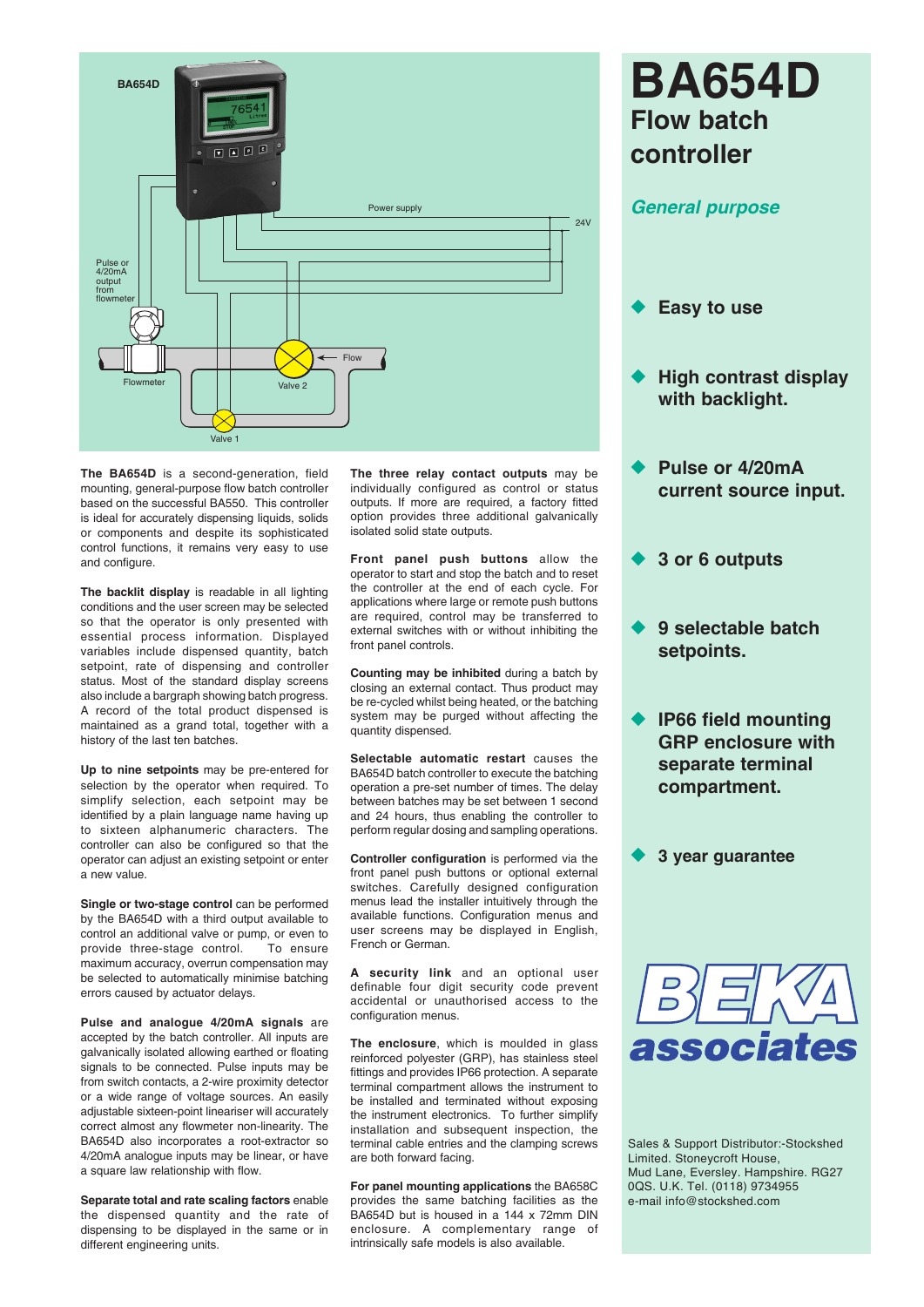| <b>SPECIFICATION</b>                             |                                                                                                                               |                                                                                                       | Flow alarm<br>Closes when the rate of dispensing falls                                                  |
|--------------------------------------------------|-------------------------------------------------------------------------------------------------------------------------------|-------------------------------------------------------------------------------------------------------|---------------------------------------------------------------------------------------------------------|
| <b>Power supply</b><br>Voltage                   | 20 to 36V dc.                                                                                                                 |                                                                                                       | below a pre-entered value. Also causes<br>batch controller to pause.                                    |
| Current                                          | 95mA max                                                                                                                      |                                                                                                       | <b>Reset status</b><br>Closes when controller is reset and                                              |
| <b>Pulse Inputs</b><br>Switch contact            | Linear or via 16 point lineariser                                                                                             |                                                                                                       | opens when batch is started.<br><b>Batch status</b>                                                     |
| Closed<br>Open                                   | Less than $100\Omega$<br>Greater than $1k\Omega$                                                                              |                                                                                                       | Opens when batch is started and closes<br>when batch is complete.<br>Pulse output                       |
| Proximity detector                               | 2-wire NAMUR                                                                                                                  |                                                                                                       | Scaled output proportional to total<br>volume dispensed.                                                |
| Magnetic pick-off                                | 40mV peak to peak min                                                                                                         |                                                                                                       | Frequency 4 Hz max.                                                                                     |
| Voltage pulse (low)<br>Low                       | Less than 1V                                                                                                                  | Front panel push buttons<br>Start                                                                     | <b>Energises Control 1</b>                                                                              |
| High                                             | Greater than 3V; 30V max.                                                                                                     | Stop                                                                                                  | During a batch de-energises Control 1, 2                                                                |
| Voltage pulse (high)                             | Less than 3V                                                                                                                  |                                                                                                       | & 3 causing the batch to pause.                                                                         |
| Low<br>High                                      | Greater than 10V; 30V max.                                                                                                    | Reset                                                                                                 | Resets the batch display to zero or to the<br>batch setpoint if the controller is counting<br>down.     |
| Open collector<br>Closed                         | Less than $2k\Omega$                                                                                                          |                                                                                                       |                                                                                                         |
| Open<br>Frequency                                | Greater than $10k\Omega$                                                                                                      | Menu                                                                                                  | Provides access to four functions if they are<br>enabled:<br>Select pre-entered batch setpoint          |
| Switch contact                                   | 100Hz maximum                                                                                                                 |                                                                                                       | Adjust batch setpoint                                                                                   |
| All other pulse I/P 5kHz maximum<br>4/20mA input | From current source                                                                                                           |                                                                                                       | View size of last 10 batches<br>Configuration menu                                                      |
| <b>Function</b>                                  | Linear or root extracting                                                                                                     | <b>Security</b>                                                                                       |                                                                                                         |
| Voltage drop<br>Accuracy at 20°C                 | 0.6V at 20mA                                                                                                                  | Operator menu                                                                                         | May be protected by an optional four digit<br>code.                                                     |
| Linear                                           | $0.3 %$ of span<br>Root extracting $\pm 16$ µA at input $\pm 0.3$ % of span                                                   |                                                                                                       |                                                                                                         |
| Frequency                                        | Temperature effect Less than 0.025%/°C<br>2Hz maximum                                                                         |                                                                                                       | Configuration menus Protected by external link or switch, plus<br>optional four digit code.             |
| <b>Inhibit</b>                                   | Linking terminals 18 & 20 prevents input                                                                                      | <b>Environmental</b>                                                                                  |                                                                                                         |
|                                                  | signal being counted.                                                                                                         | Operating temp<br>Storage temp<br>Humidity                                                            | $-20$ to $60^{\circ}$ C<br>-40 to $85^{\circ}$ C<br>To 95% @ 40°C                                       |
| <b>Display</b><br>Size                           | 86.5 mm x 45 mm LCD                                                                                                           | Enclosure                                                                                             | Front IP66                                                                                              |
| <b>Backlight</b>                                 | Green                                                                                                                         | <b>EMC</b>                                                                                            | In accordance with EU<br>Directive 2004/108/EC                                                          |
| 6 selectable operator<br>screens showing         |                                                                                                                               | Immunity                                                                                              | No error for 10V/m field strength between<br>150kHz and 1GHz.                                           |
| combinations of:                                 | Digital & bargraph display of quantity<br>dispensed.<br>Batch setpoint                                                        | Emissions                                                                                             | Complies with the requirements for Class B<br>equipment.                                                |
|                                                  | Rate of dispensing<br>Status of control outputs                                                                               | <b>Mechanical</b>                                                                                     | See page 147 for enclosure & terminal                                                                   |
|                                                  | Batch controller status                                                                                                       | Terminals                                                                                             | details.<br>Screw clamp for 0.5 to 1.5 mm <sup>2</sup> cable.                                           |
| Outputs                                          | Three single pole relay contacts.                                                                                             | Weight                                                                                                | 1.6 kg                                                                                                  |
| Rating                                           | 250V; 5A; 1.25kVA ac                                                                                                          | <b>Accessories</b>                                                                                    |                                                                                                         |
|                                                  | 30V; 5A; 150W dc<br>Reactive loads must be suppressed.                                                                        | Additional outputs                                                                                    | Three configurable galvanically isolated,<br>single pole solid state dc switch outputs.                 |
| Switching time                                   | $0.2s$ max                                                                                                                    | Stainless legend                                                                                      | Rating: 30V; 100mA dc<br>Stainless steel plate secured to front<br>of instrument etched with tagging or |
| Control 1                                        | Closes when start button is operated and<br>opens when batched quantity equals the<br>batch setpoint.                         | plate<br>Pipe mounting kit                                                                            | applicational information.<br>BA392D or BA393                                                           |
| Outputs 2 & 3                                    |                                                                                                                               | <b>HOW TO ORDER</b>                                                                                   |                                                                                                         |
| may be configured                                |                                                                                                                               |                                                                                                       |                                                                                                         |
| as:                                              | Control 2 or Control 3 (parameters for<br>each are individually adjustable)<br>Closes a programmable time after               | Model number                                                                                          | <b>Please specify</b><br><b>BA654D</b>                                                                  |
|                                                  | Control 1 closes and open a<br>programmable dispensed quantity<br>before the dispensed quantity equals<br>the batch setpoint. | <b>Accessories</b><br>Outputs 4, 5 & 6<br>Stainless legend plate Legend required<br>Pipe mounting kit | Please specify if required<br>Additional 3 solid state dc outputs<br>BA392D or BA393                    |